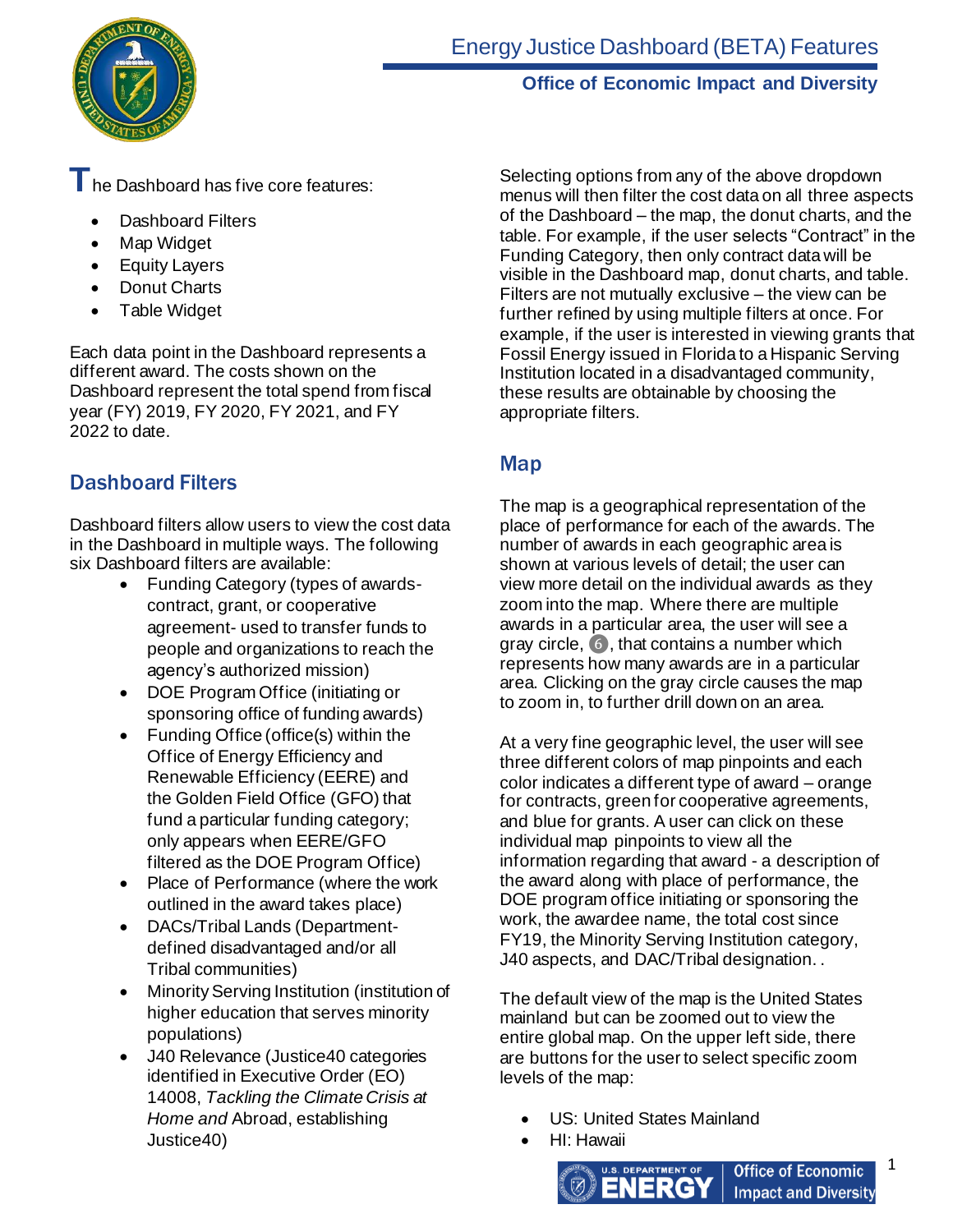

- AK: Alaska
- GU: Guam
- PR: Puerto Rico

The magnifying glass  $( Q )$  displays a global view.

The reset button  $\ddot{\circ}$ ) returns the map to its original form.

Note: When "EERE" or "GFO" are chosen as the DOE Program Office, the "All" option will default as the Funding Office filter selection. When "All" is selected, if there are multiple offices funding an EERE/GFO award, then multiple pinpoints will display on the map to each display the funding office's individual contribution. For example, if an EERE/GFO award was funded by five different EERE/GFO Funding Offices (all in the same place of performance location), then five pinpoints will display for the award. However, if the user selects a specific EERE Funding Office, then only the pin representing the chosen Funding Office will display for the award.

**Remainder of page intentionally left blank.** 

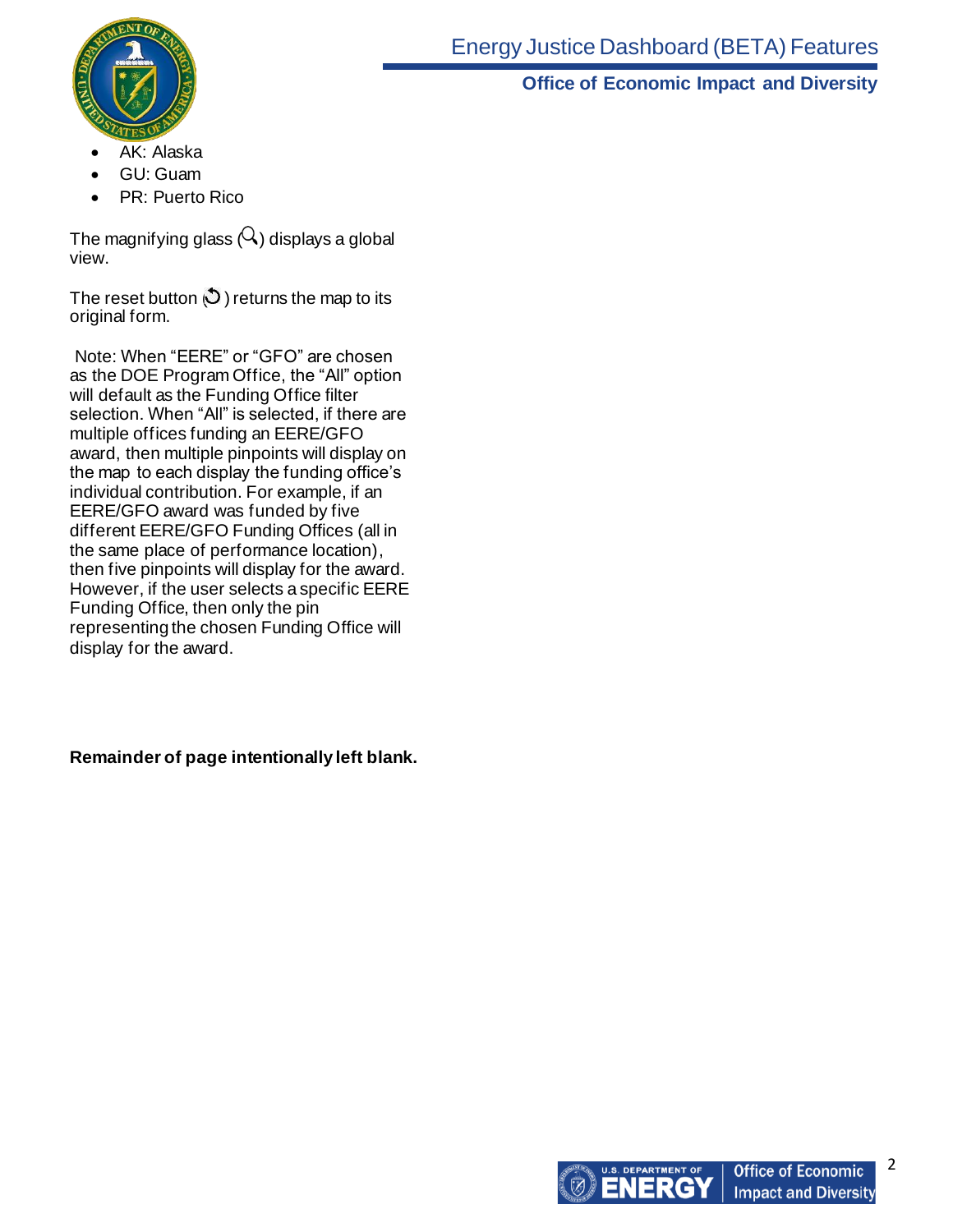

## Map Layers

The map also has a button called "Select an Equity Layer" found next to this icon  $($   $\diamondsuit$   $)$  which allows the user to view an individual equity layer in tandem with DOE cost data on the map. The equity layers provide the user with several different ways to begin visualizing how much of DOE spending is going to the most overburdened and underserved parts of our country. When a user selects an individual equity layer, the colors indicate increasing levels of intensity for that equity indicator. The DOE cost data either the "Award Details" and/or the "Cost Heat Map" can be displayed over the selected equity layer. The following equity or DOE cost data layers can be selected:

| Layer                              | <b>Details</b>                                                                                                                                                                                                                                                                                                                                                                                                              |  |
|------------------------------------|-----------------------------------------------------------------------------------------------------------------------------------------------------------------------------------------------------------------------------------------------------------------------------------------------------------------------------------------------------------------------------------------------------------------------------|--|
| No Layers                          | No layer chosen.                                                                                                                                                                                                                                                                                                                                                                                                            |  |
| DACS/Tribal Lands*                 | Displays DOE-defined disadvantaged communities and all tribal<br>lands. This default layer can be switched on and off.                                                                                                                                                                                                                                                                                                      |  |
| Minority Population**              | The percent of individuals in a tract (statistical subdivisions of a<br>county that aim to have roughly 4,000 inhabitants) who list their<br>racial status as a race other than white alone and/or list their<br>ethnicity as Hispanic or Latino. That is, all people other than non-<br>Hispanic white-alone individuals. The word "alone" in this case<br>indicates that the person is of a single race, not multiracial. |  |
| Low Income Population**            | The percentile of a tract's population in households where the<br>household income is less than or equal to twice the federal<br>"poverty level."                                                                                                                                                                                                                                                                           |  |
| Energy Burden***                   | The average annual housing energy costs divided by the average<br>annual household income. Annual housing energy costs are<br>based on household annual expenditures for electricity, gas<br>(utility andbottled), and other fuels (including fuel oil, wood, etc.).                                                                                                                                                        |  |
| <b>Air Toxin Cancer Risk</b>       | Lifetime cancer risk from inhalation of air toxics.                                                                                                                                                                                                                                                                                                                                                                         |  |
| <b>Respiratory Hazards</b>         | Air toxics respiratory hazard index (ratio of exposure<br>concentration to health-based reference concentration).                                                                                                                                                                                                                                                                                                           |  |
| Ozone Level                        | Ozone summer seasonal avg. of daily maximum 8-hour<br>concentration in air in parts per billion.                                                                                                                                                                                                                                                                                                                            |  |
| Diesel Particulate Matter          | Diesel particulate matter level in air, µg/m3.                                                                                                                                                                                                                                                                                                                                                                              |  |
| <b>All Particulate Matter</b>      | PM2.5 levels in air, µg/m3 annual avg.                                                                                                                                                                                                                                                                                                                                                                                      |  |
| <b>Lead Paint</b>                  | Percent of housing units built pre-1960, as indicator of potential<br>lead paint exposure.                                                                                                                                                                                                                                                                                                                                  |  |
| <b>Traffic Proximity</b>           | Count of vehicles (AADT, avg. annual daily traffic) at major roads<br>within 500 meters, divided by distance in meters (not km).                                                                                                                                                                                                                                                                                            |  |
| <b>Risk Facilities</b>             | Count of RMP (potential chemical accident management plan)<br>facilities within 5 km (or nearest one beyond 5 km), each divided<br>by distance in kilometers.                                                                                                                                                                                                                                                               |  |
| Hazardous Disposal<br><b>Sites</b> | Count of hazardous waste facilities (TSDFs and LQGs) within 5<br>km (or nearest beyond 5 km), each divided by distance in<br>Kilometers.                                                                                                                                                                                                                                                                                    |  |
| <b>Cleanup Sites</b>               | Count of proposed or listed NPL - also known as superfund - sites<br>within 5 km (or nearest one beyond 5 km), each divided by<br>distance in kilometers.                                                                                                                                                                                                                                                                   |  |

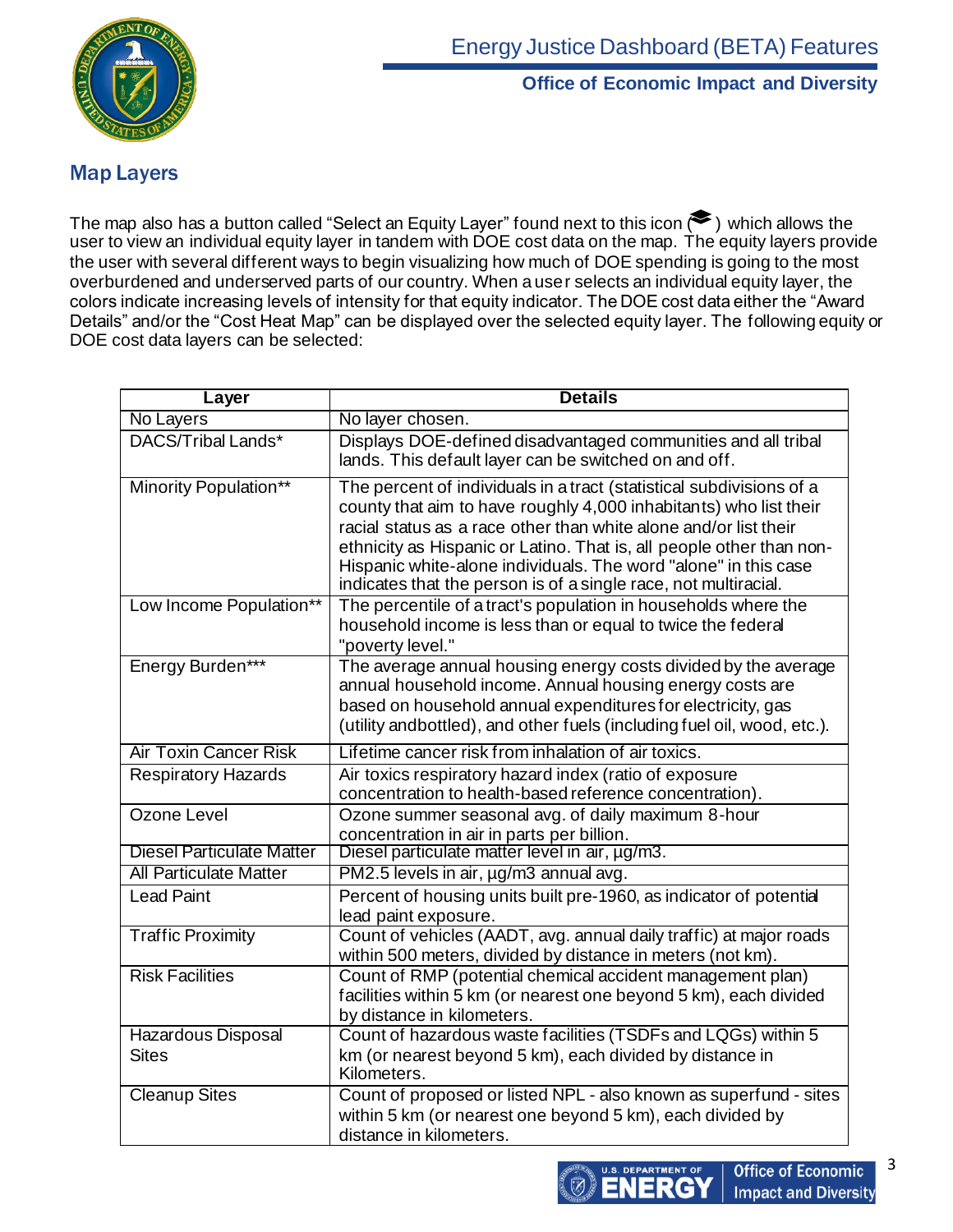

| <b>Water Discharge Sites</b> | RSEI modeled Toxic Concentrations at stream segments within<br>500 meters, divided by distance in kilometers.                                                                                                                                                                                                                                                                                                                                                                                                                                                                                                                                                                                                                                                                            |
|------------------------------|------------------------------------------------------------------------------------------------------------------------------------------------------------------------------------------------------------------------------------------------------------------------------------------------------------------------------------------------------------------------------------------------------------------------------------------------------------------------------------------------------------------------------------------------------------------------------------------------------------------------------------------------------------------------------------------------------------------------------------------------------------------------------------------|
| COVID-19 Fatalities****      | Displays rank quantile of cumulative deaths, per county, attributed<br>to COVID-19, since Jan 1, 2020.                                                                                                                                                                                                                                                                                                                                                                                                                                                                                                                                                                                                                                                                                   |
| <b>Award Details</b>         | Displays each DOE award as a map pinpoint or as a grey disk<br>with the number of awards in that location (when zoomed out).<br>This default layer can be switched on and off.                                                                                                                                                                                                                                                                                                                                                                                                                                                                                                                                                                                                           |
| Cost Heat Map                | Aggregated costs by location on the map. Areas of warmer colors<br>indicate higher volume of DOE costs while areas of cooler colors<br>indicate a lower volume of DOE costs. The colors are relative to<br>the zoom level and to the other spending amounts displayed in<br>that geographic view. For example, when the map is displaying<br>the entire U.S., Lexington, KY is a light purple color as the costs<br>in that location are compared against costs across the U.S.;<br>however, when we zoom in completely, Lexington, KY is a bright<br>red color as the costs in Lexington are much higher compared to<br>the other locations displayed on the map. When most zoomed in,<br>a static legend will display showing fixed ranges of dollar amounts<br>each color represents. |

Unless otherwise noted, all layers derive from:

- The Environmental Protection Agency's(EPA) EJSCREEN's [Environmental](https://www.epa.gov/ejscreen/overview-environmental-indicators-ejscreen) [Indicators.](https://www.epa.gov/ejscreen/overview-environmental-indicators-ejscreen)
- The layer with the single asterisk  $(*)$ originate from shapefiles defined by the Department of Energy. These files can be found in the "Resources Area" in the [Energy Justice Dashboard \(BETA\)](https://www.energy.gov/diversity/energy-justice-dashboard-beta) under the section "Disadvantaged Communities Definition Resources".
- Layers with the double asterisks (\*\*) are fromthe EPA [EJSCREEN](https://www.epa.gov/ejscreen/overview-demographic-indicators-ejscreen)  [Demographic](https://www.epa.gov/ejscreen/overview-demographic-indicators-ejscreen) [Indicators.](https://www.epa.gov/ejscreen/overview-demographic-indicators-ejscreen)
- The layer with the triple asterisks (\*\*\*) stems from the Department of Energy's [Low-Income Energy Affordability Data](https://data.openei.org/submissions/573) [\(LEAD\) Tool.](https://data.openei.org/submissions/573)
- The layer with the quadruple asterisks (\*\*\*\*) stems from the National Center for HealthStatistics, Center for Disease Control andPrevention [Provisional](https://data.cdc.gov/NCHS/Provisional-COVID-19-Death-Counts-in-the-United-St/kn79-hsxy)  [COVID-19 Death](https://data.cdc.gov/NCHS/Provisional-COVID-19-Death-Counts-in-the-United-St/kn79-hsxy) [Counts](https://data.cdc.gov/NCHS/Provisional-COVID-19-Death-Counts-in-the-United-St/kn79-hsxy) in the United **States [by County.](https://data.cdc.gov/NCHS/Provisional-COVID-19-Death-Counts-in-the-United-St/kn79-hsxy)**

When an equity layer is selected, a legend will appear in the bottom left corner of the map showing how each color correlates to a percentile for the indicator being measured for a particular geographic area. Percentile is a relative term, and

in this case, helps us to explain how a particular location compares to other locations in the U.S. for the equity indicator that is selected. The general rule is that if value X is at the kth percentile, then X is greater than K% of the values. For example, if a user is looking at the equity layer "Respiratory Hazards" in Grangeville, Idaho, where the city is in the 40<sup>th</sup> percentile, then Grangeville, Idaho's exposure to respiratory hazards is greater than 40 percent of other communities in the United States. Approximately60 percent of other cities' exposures is worse.

*Note: for the equity layers, all layers are in percentiles except for "Energy Burden", "Cost Heat Map", and "Award Details", which represent, respectively, the energy cost as a percentage of income, the total cost of spending projects by location, and the count of spending projects by location.*

### Donut Charts

The donut charts provide another way to visualize the award cost data in terms of total dollars, and the data is categorized in three different ways:

- Cost to Date per Awardee
- Cost to Date per City
- Cost to Date per Category

In each donut chart, the total dollars are broken

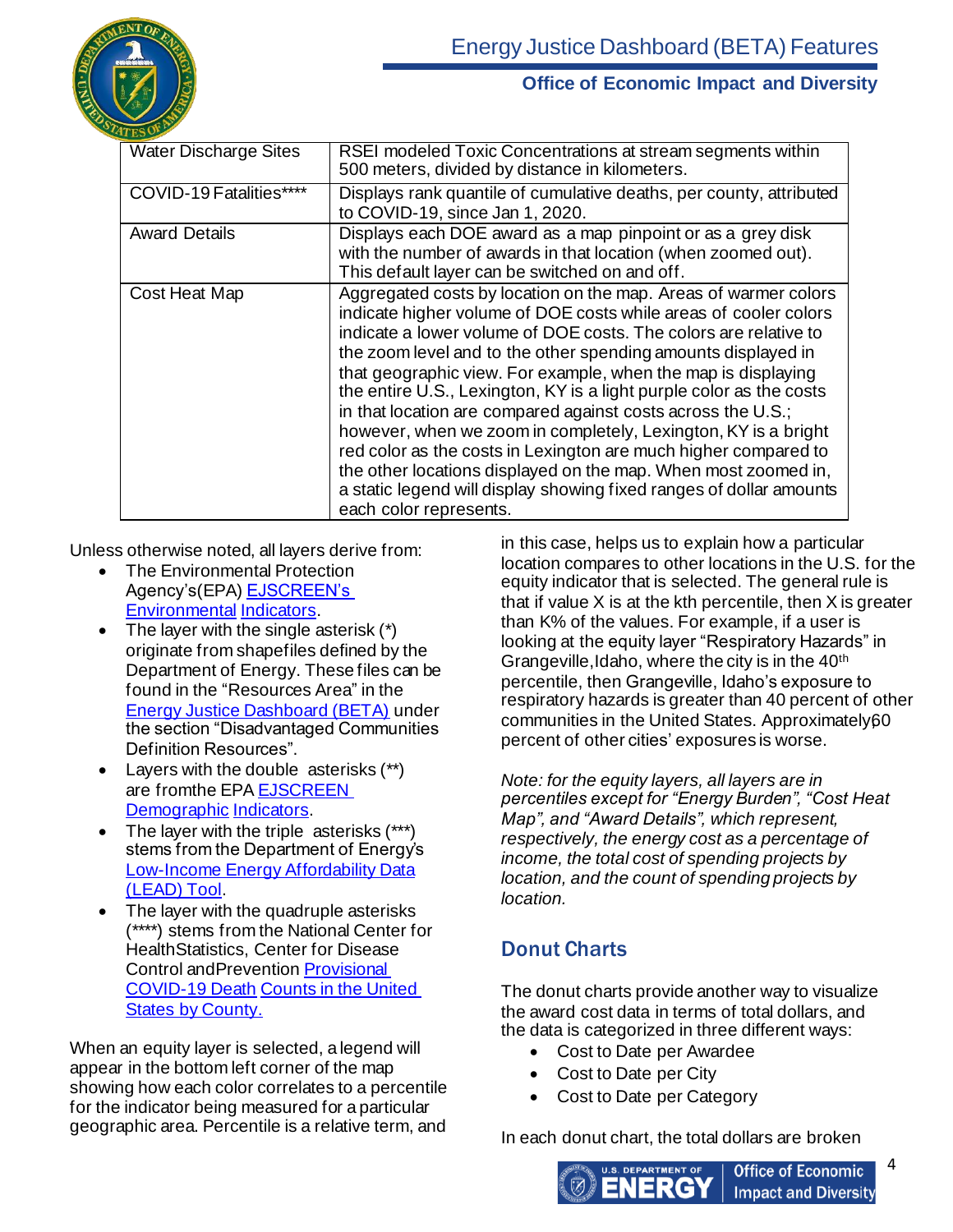

out by what each donut chart measures. For example, in the "Cost to Date per Awardee" donutchart, the graph aggregates the total dollars that each awardee is receiving. The user can hover over each awardee's slice of the donut to view theawardee's name and the costs distributed to them.

Note: If the user filters on a specific Funding Office for EERE/GFO awards, the donut aggregations will reflect at the specific Funding Office level. However, should the user select "All" in the Funding Office filter, then the donut aggregations will display at the overall award cost level.

## **Table**

The table displays information about each award in nine columns:

- DOE Program Office (initiating or sponsoring office of funding category)/Funding Office (EERE offices funding the award; only appears if EERE/GFO selected as DOE Program Office)
- J40 Relevance (Justice40 categoriesidentified in EO 14008, establishing Justice40)
- Principal Place of Performance (primarylocation where the work outlined in the award takes place)
- Awardee Name (official name of recipientof federal funding)
- FY 19 Cost (costs during FY 19) (Only shown if FY19 Toggle clicked-prompt found directly above the table on right side of page)\*
- FY 20 Cost (costs during FY 20)
- FY 21 Cost (costs during FY 21)
- YTD 22 Cost (FY 22 costs through the last day of the accounting period)
- Total Cost (aggregate of all costs from FY19 through YTD 22)

The user can view the definition of each column header by hovering over it. The table is sortable by ascending or descending order by clicking on

the arrows next to the column name. Each row is expandable through a plus  $(\bullet)$  located to the leftof the DOE Program Office's name for each award. Expanding the row allows for the user to learn the funding category for the award and a brief description. Also, if EERE/GFO is the DOE Program Office, the Full Award Description indicates all the "Participating Funding Offices" for that particular award. To hide the description and return the row back to its original state, click on the negative button  $\bullet$ 

**Office of Economic Impact and Diversity**

At the top of the table, the user can toggle how many records are shown in the table. In the top left dropdown, the user can select to see All, 5, 10, 25, 50, and 100 records at a time. If the user wants to view more entries, there are buttons to increase the number of entries per page. To turn the page, there are buttons at the top right for the user to select different pages in the table.

\*Note: The "Toggle FY Column" feature permits the user to adjust the columns that appear on the table. For example, if the user clicks "FY19 Cost", then FY19 data will appear as a column on the table. When the user clicks the remaining options, "FY20 Cost" or "FY21 Cost", the respective column is removed. See below for reference to the adjustable header:

| Toggle FY column: FY19 Cost (not shown by default) - FY20 Cost - FY21 Cost |            |                       |                    |  |
|----------------------------------------------------------------------------|------------|-----------------------|--------------------|--|
| FY 20 Cost                                                                 | FY 21 Cost | <b>YTD 22</b><br>Cost | <b>Total Costs</b> |  |

At the bottom right of the table, the user will also be able to view two aggregate cost amounts. The top aggregate cost amount will show the total cost dollars based on the filters applied on the Dashboard for the current page. The second aggregate cost amount will show the total cost dollars of the entire dataset.

\*Note: The below screenshot uses sample total amounts.

Costs (for this page): \$10,489,244 Total: \$123,750,731,489



5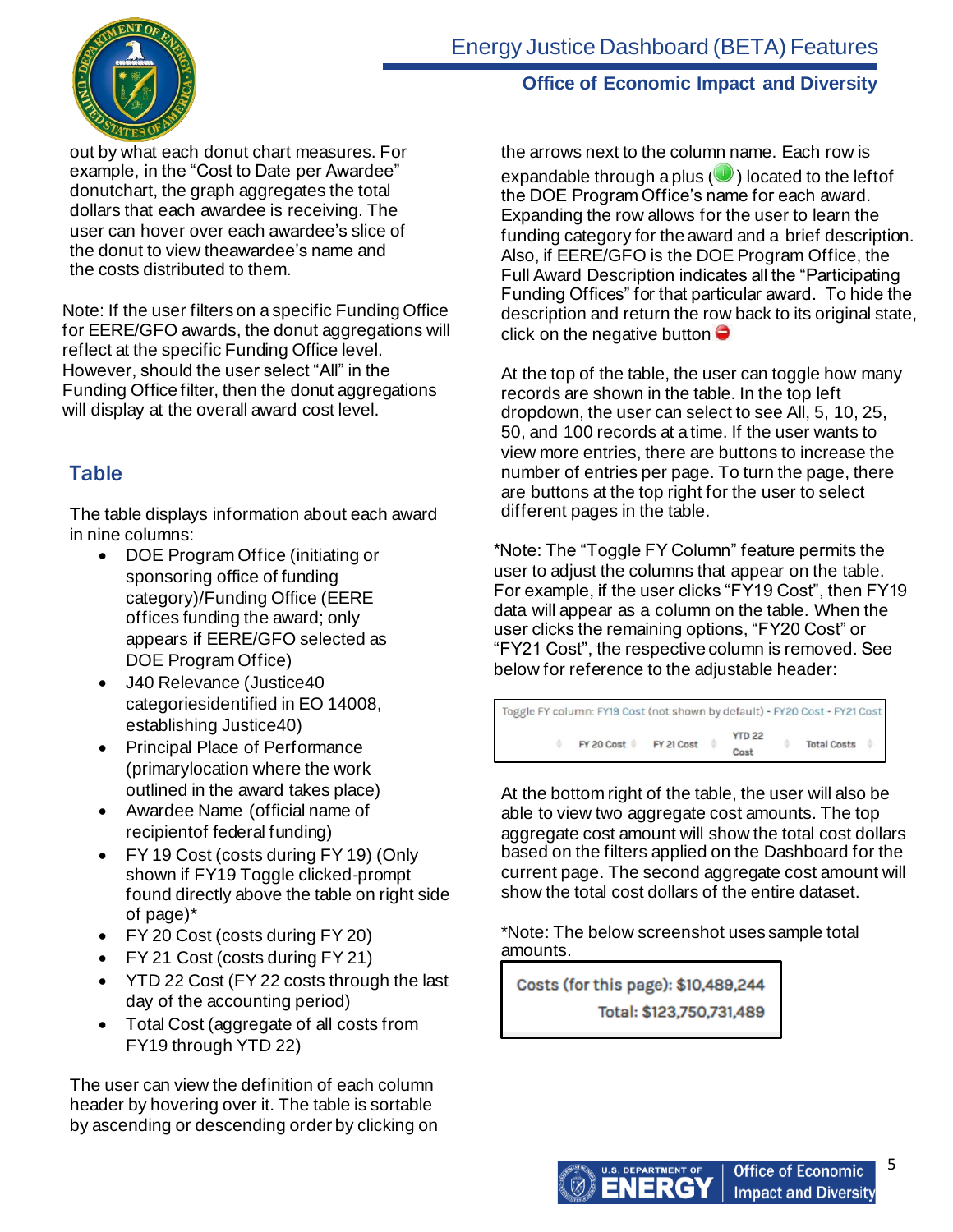

**Office of Economic Impact and Diversity**

### Source of the DOE Energy JusticeDashboard(BETA) Cost Data

The Energy Justice Dashboard (BETA) includes all grants, cooperative agreements, and contracts created in DOE's procurement system that were either awarded or modified on or after October 1, 2019. This includes awards made prior to October1, 2019 if the awards were modified for any reason. Data from the National Nuclear Safety Administration and Energy Information Administration are included as these agencies utilize the DOE procurement system. Data from Bonneville Power Administration and the Federal Energy Regulatory Commission are not represented in the Dashboard.

The procurement and financial data were extracted from DOE's procurement system, Strategic Integrated Procurement Enterprise System (STRIPES) and DOE's Financial Management System, Standard Accounting and Reporting System (STARS). The Department's central business data warehouse linking common data elements from multiple DOE corporate business systems including STRIPES and STARSis the Integrated Data Warehouse (IDW).

Data for the Energy Justice Dashboard was extracted from IDW. Dashboard data is refreshed the second week of the month after the close of the accounting period. The data reflects costs as of the last day of the accounting month. For example, looking at the Dashboard data in May will show DOE costs for the April accounting period ending April 30th.

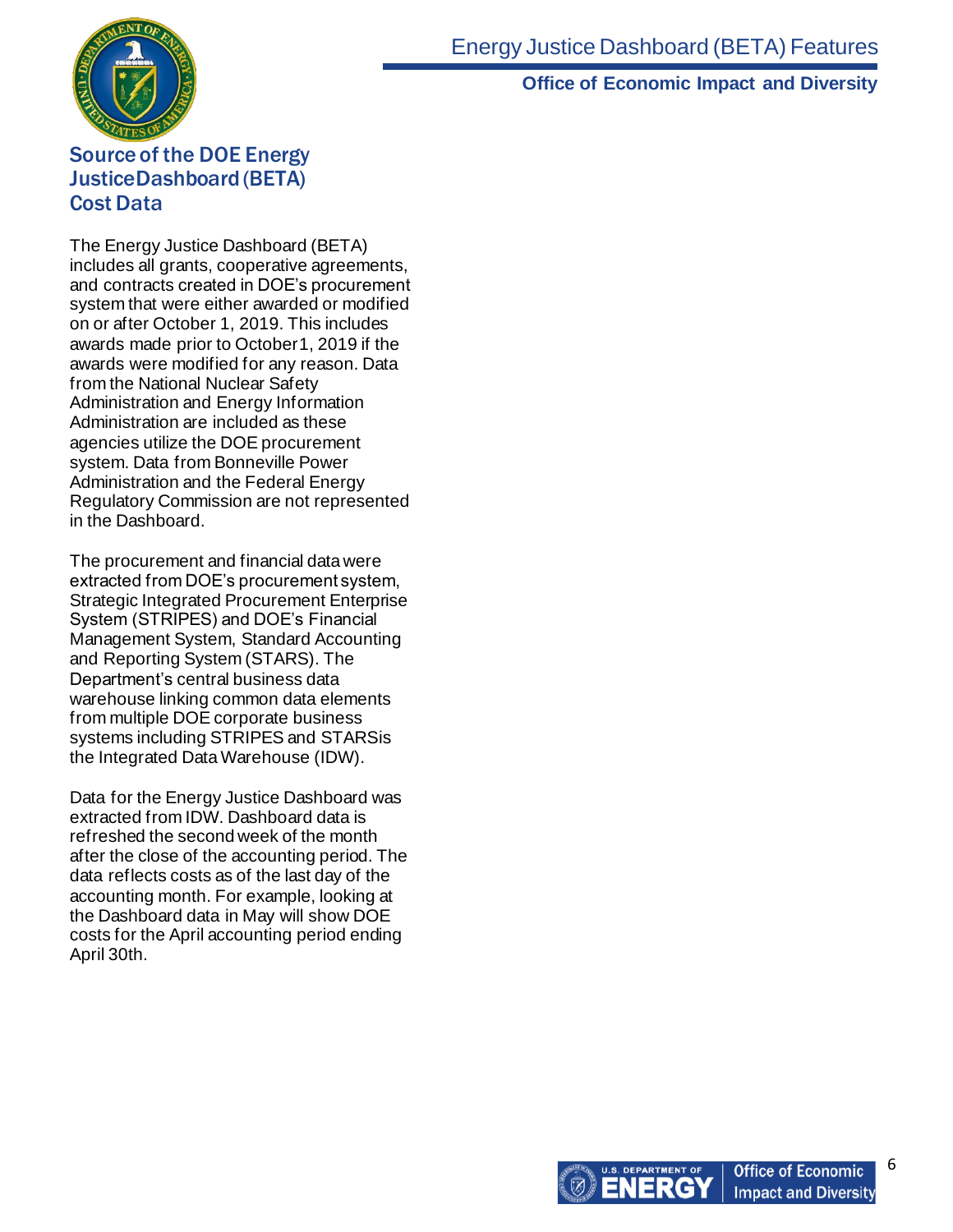

To view the full dataset used to drive the Dashboard, users may click the link at the bottom of the Summary Section with the hyperlinked text, "full dataset". Clicking the link brings the user to a new webpage with a short summary of the dataset and a link to download the file. The table below describes the data attributes in the downloadable data file and where the data can be found in the data spreadsheet and on the Dashboard.

| <b>Data</b>                      | <b>Description</b>                                                                                                                                                                                                                                                                                                                      | <b>Dashboard Location</b>                        | <b>Full Dataset</b>                          |
|----------------------------------|-----------------------------------------------------------------------------------------------------------------------------------------------------------------------------------------------------------------------------------------------------------------------------------------------------------------------------------------|--------------------------------------------------|----------------------------------------------|
| <b>Attributes</b>                |                                                                                                                                                                                                                                                                                                                                         | (Filter, Map, Donut, Table,<br>Dataset Download) | <b>Download</b><br>(Column)                  |
| Award<br>Number                  | Unique number identifier assigned to the Grant,<br>Cooperative Agreement or Contract                                                                                                                                                                                                                                                    | <b>Dataset Download</b>                          | Column A                                     |
| <b>Report Date</b>               | The date when the data was pulled from the<br>IDW.                                                                                                                                                                                                                                                                                      | <b>Dataset Download</b>                          | Column <sub>B</sub>                          |
| Program<br>Office                | This is the office requesting the action and if<br>this information is not available, it goes to the<br>initiating Office for procurements or the<br>sponsoring Office for financial assistance<br>actions.                                                                                                                             | Filter, Map, Donut, Table,<br>Dataset Download   | Column <sub>C</sub>                          |
| Funding<br>Category              | Top-level classifications of Grants, Cooperative<br>Agreements, and Contracts                                                                                                                                                                                                                                                           | Filter, Map, Donut, Table,<br>Dataset Download   | Column <sub>D</sub>                          |
| Award<br>Description             | Description extracted from the source grant,<br>cooperative agreement, or contract document.<br>(Personal Identifiable Information has been<br>removed where applicable)                                                                                                                                                                | Map, Table, Dataset<br>Download                  | Column E                                     |
| J40<br>Relevance                 | J40 Relevance categories originated through EO<br>14008. The terms were aligned with award<br>descriptions in DOE grants, cooperative<br>agreements, and contracts. DOE program offices<br>confirmed the relevance during their quality<br>reviews.                                                                                     | Filter, Map, Table, Dataset<br>Download          | Column <sub>F</sub>                          |
| Place of<br>Performance<br>(PoP) | Location of primary work under award and it is<br>used to map the grants, cooperative<br>agreement, and contract costs on the map.<br>Address fields were brought forward or derived<br>using data from the source documents.                                                                                                           | Filter, Map, Donut, Table,<br>Dataset Download   | Columns G, H<br>and $\overline{\phantom{a}}$ |
| PoP State                        | State where primary work is performed                                                                                                                                                                                                                                                                                                   | Filter, Map, Table, Dataset<br>Download          | Column G                                     |
| PoP City                         | City where primary work is performed                                                                                                                                                                                                                                                                                                    | Map, Donut, Table, Dataset<br>Download           | Column H                                     |
| PoP Zip                          | Zip code where primary work is performed                                                                                                                                                                                                                                                                                                | <b>Dataset Download</b>                          | Column I                                     |
| Awardee<br>Name                  | Official Awardee name as it appears on<br>procurement and financial source documents                                                                                                                                                                                                                                                    | Map, Donut, Table, Dataset<br>Download           | Column J                                     |
| Minority<br>Serving<br>Institute | Institutions of higher education that serve<br>minority populations. Categories and a list of<br>850+ MSI institutions were taken from the<br>officialDepartment of Education list defined as 5<br>(eligible) and 6 (active). DOE actions were then<br>mapped to the MSIs.<br>www2.ed.gov/about/offices/list/ope/idues/eligibility.html | Filter, Map, Dataset<br>Download                 | Column K                                     |



7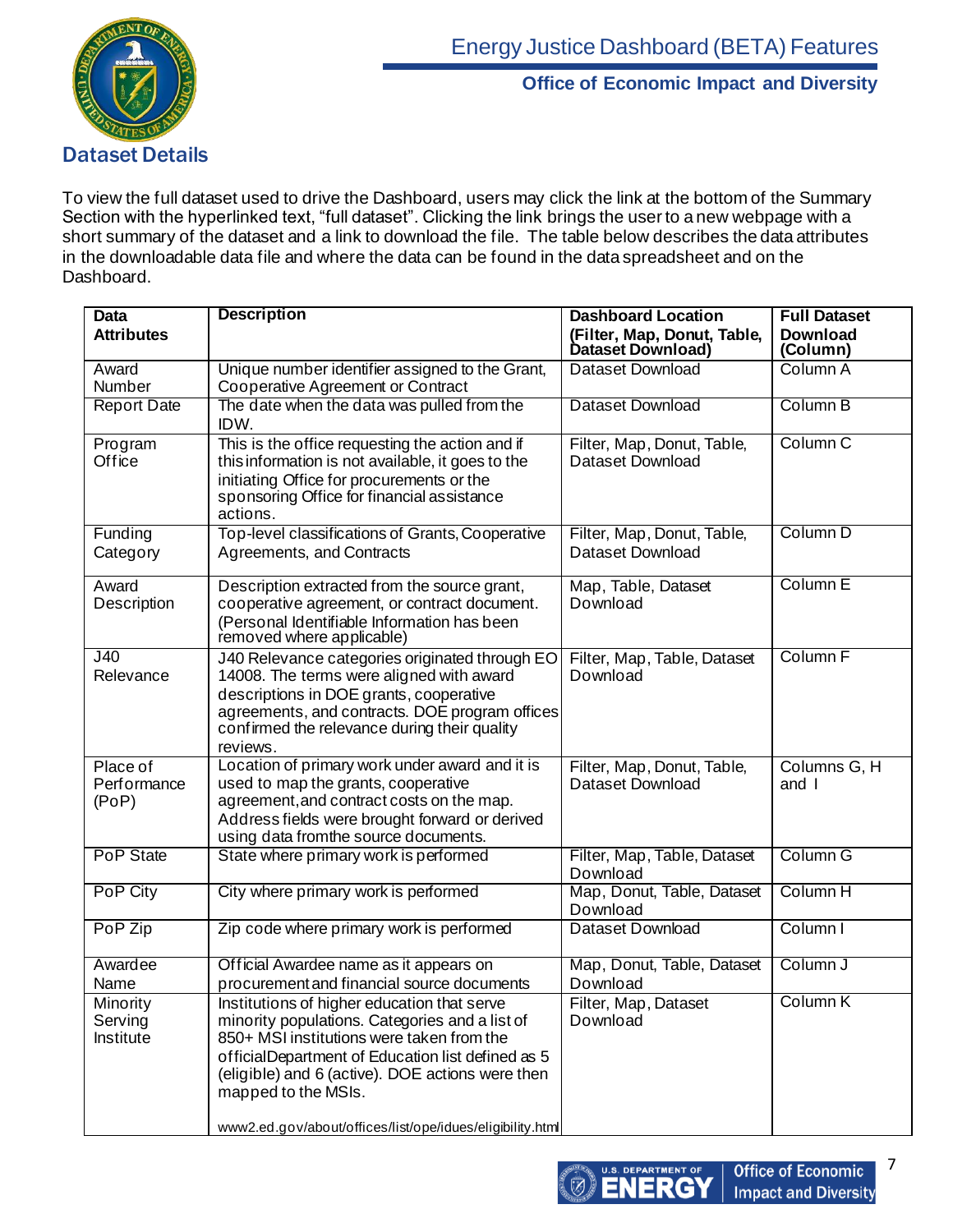

# **Office of Economic Impact and Diversity**

|                                  | <b>Description</b>                                                                                                                                                                                                                                                                                                                                                                                                      |                                                                                         |                                                    |
|----------------------------------|-------------------------------------------------------------------------------------------------------------------------------------------------------------------------------------------------------------------------------------------------------------------------------------------------------------------------------------------------------------------------------------------------------------------------|-----------------------------------------------------------------------------------------|----------------------------------------------------|
| <b>Data</b><br><b>Attributes</b> |                                                                                                                                                                                                                                                                                                                                                                                                                         | <b>Dashboard Location</b><br>(Filter, Map, Donut, Table,<br><b>Dataset</b><br>Download) | <b>Full Dataset</b><br><b>Download</b><br>(Column) |
| Latitude                         | Measurement on map of north-south of the<br>equator of the primary place of<br>performance                                                                                                                                                                                                                                                                                                                              | <b>Dataset Download</b>                                                                 | Column <sub>L</sub>                                |
| Longitude                        | Measurement on map of east-west of the prime<br>meridian of the primary place of performance                                                                                                                                                                                                                                                                                                                            | <b>Dataset Download</b>                                                                 | Column M                                           |
| <b>All Cost Fields</b>           | The financial data included in the Dashboard<br>includes both appropriated and non-appropriated<br>information (an example of a non-appropriated<br>resource is non-federal reimbursable work or<br>revenues received). Costs* are defined as the<br>price or expense of the resources used to<br>produce a program, project, or activity. Accruals<br>are included as well as prior year expended and<br>recast costs. | Map, Donut, Table, Dataset<br>Download                                                  | Columns N, O,<br>P, Q, R, and T                    |
| FY 19 Cost                       | Costs during FY 19; if EERE/GFO noted as<br>Program Office in Column C, number represents<br>costs for the respective Funding Office noted in<br>Column <sub>S</sub>                                                                                                                                                                                                                                                    | Table, Dataset Download                                                                 | Column <sub>N</sub>                                |
| FY 20 Cost                       | Costs during FY 20; if EERE/GFO noted as<br>Program Office in Column C, number represents<br>costs for the respective Funding Office noted in<br>Column <sub>S</sub>                                                                                                                                                                                                                                                    | Table, Dataset Download                                                                 | Column <sub>O</sub>                                |
| FY 21 Cost                       | Costs during FY 21; if EERE/GFO noted as<br>Program Office in Column C, number represents<br>costs for the respective Funding Office noted in<br>Column <sub>S</sub>                                                                                                                                                                                                                                                    | Table, Dataset Download                                                                 | Column <sub>P</sub>                                |
| YTD 22 Cost                      | FY22 Costs through the last accounting period; if<br>EERE/GFO noted as Program Office in Column<br>C, number represents costs for the respective<br>Funding Office noted in Column S                                                                                                                                                                                                                                    | Table, Dataset Download                                                                 | Column Q                                           |
| FY 19-22 YTD<br>Cost             | Aggregate of all costs from FY19 to YTD 22; if<br>EERE/GFO noted as Program Office in Column<br>C, number represents aggregate of all costs for<br>that respective Funding Office noted in Column S                                                                                                                                                                                                                     | Donut, Table, Dataset<br>Download                                                       | Column <sub>R</sub>                                |
| <b>Funding Office</b>            | This is the EERE/GFO office contributing funding<br>to a particular funding category, i.e. Grant,<br>Cooperative Agreement or Contract. The Funding<br>Office Column is only populated when<br>EERE/GFO is noted as the Program Office in<br>Column <sub>C.</sub>                                                                                                                                                       | Filter, Map, Donut,<br>Table, Dataset<br>Download                                       | Column SX                                          |
| Award Funding<br>Total           | Aggregate of all costs from FY19 to YTD 22; if<br>EERE/GFO not the program office, this amount<br>will match Column R.                                                                                                                                                                                                                                                                                                  | Map, Donut, Table,<br>DatasetDownload                                                   | Column <sub>T</sub>                                |
| <b>All Funding</b><br>Offices    | Indicates all offices supporting the particular<br>Award Number indicated in Column A. This<br>column is only populated when EERE/GFO is<br>noted as the Program Office in Column C.                                                                                                                                                                                                                                    | Filter, Map, Donut,<br>Table, Dataset<br>Download                                       | Column U                                           |
| <b>Census Tract</b>              | Census Tract Number based on Principal Place<br>of Performance Award geolocation/address                                                                                                                                                                                                                                                                                                                                | Dataset Download                                                                        | Column V                                           |
| <b>DAC</b><br>Designation        | Indication of DAC Designation by Yes or No for<br>that Census Tract Number                                                                                                                                                                                                                                                                                                                                              | Filter, Map, Dataset<br>Download                                                        | Column W                                           |
| Tribal<br>Designation            | Indication of Tribal Designation Yes or No for that Filter, Map, Dataset<br><b>Census Tract Number</b>                                                                                                                                                                                                                                                                                                                  | Download                                                                                | Column X                                           |